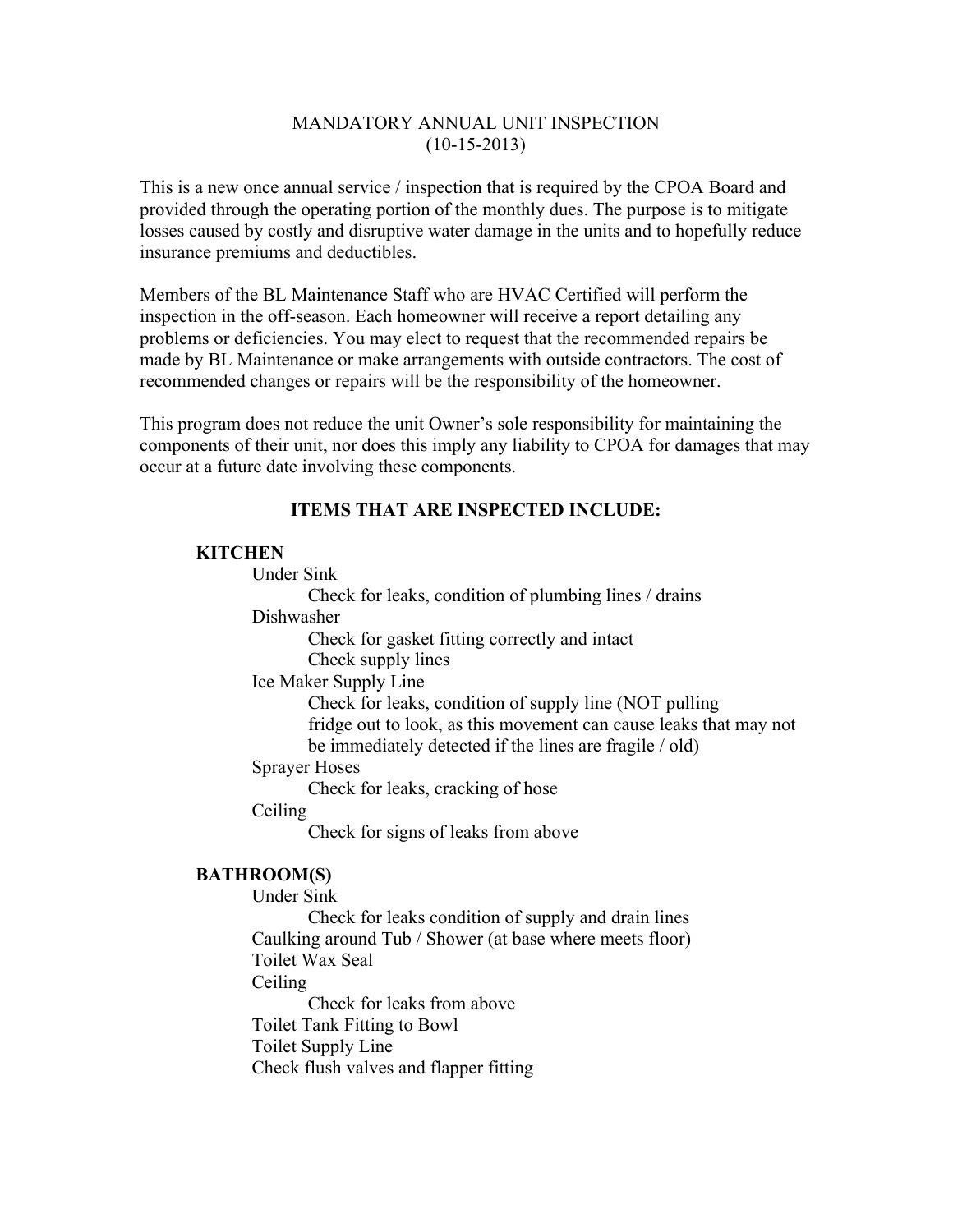## **LIVING ROOM / DEN BED ROOM(S) CLOSETS**

Walls

Check for signs of leaks around windows

Ceiling

Check for signs of leaks from above

#### **WATER HEATER**

Rust

Check for rust on the exterior of the heater (indicates potential weak areas)

Drip Pan

Check drip pan to ensure it is intact

Supply Line

Check condition of line

Check to ensure that the blow off valve and drain valves are piped or hosed to a drain or sewer

Blow Off Valve

Test valve to ensure that it operates

## Age Estimation

Check for sticker advising of installation date. If non available Indicate as such and estimate remaining useful life

Water Shut Off Valve

Check to ensure that it operates and is not leaking

#### **UNIT'S MAIN WATER SHUT OFF (WHOLE HOUSE)**

Valve

Check to ensure that the main shut off valve works and does not leak

#### **HVAC UNIT**

Condensate Line

Check and clean out the unit's condensate line

Check and clean out the shared condensate collection line for stacked units

#### Drip Pan

Check for separations, debris, rusting

Add an ACT Tab

Check operation of float cut off valve (if unit has one)

#### Coils

Clean out as best as possible without opening up the system

#### Filters

Replace as needed (one time)